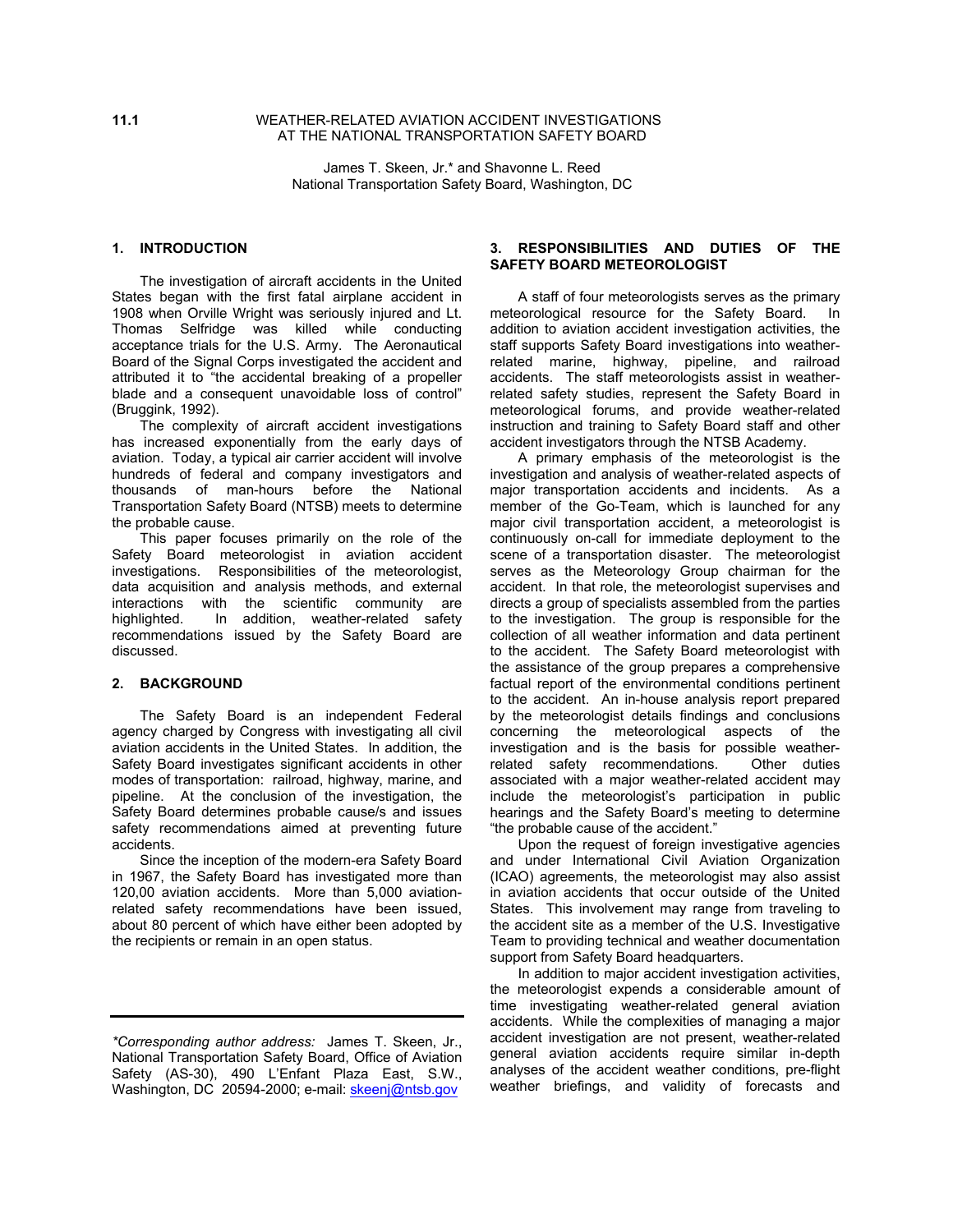warnings. Factual and analysis reports are normally prepared for these investigations.

 The meteorologist also supports investigations of accidents that occur in benign weather. Data, such as winds and temperatures aloft, are often required for aircraft performance studies or wake turbulence investigations. Weather documentation is needed for the official record for nearly all accidents. In all, the meteorology staff provides some level of support for more than 300 accident investigations a year.

 The meteorologist participates in Safety Board safety studies as required. A safety study in 1995 concerning aviation safety in Alaska resulted in seven weather-related safety recommendations to the Federal Aviation Administration (FAA) and the National Weather Service (NWS). Currently, Safety Board meteorologists are assisting in a study of weather-related general aviation accidents. One aspect of the study is to identity decision-making factors that cause some pilots to attempt VFR flight into areas of adverse weather.

 The NTSB Academy conducts an Aircraft Accident Investigation School once or twice a year to provide new Safety Board staff, transportation industry safety personnel, Federal and state safety personnel, and foreign investigative agencies with the skills to conduct accident investigations. As a part of the course, staff meteorologists teach a module on weather hazards and weather-related accident investigations.

#### **4. DATA COLLECTION AND ANALYSIS**

The primary task of the Safety Board meteorologist immediately after an accident is to collect a detailed package of weather data and information for use by the entire investigative team and to make a preliminary assessment of the impact of weather on the accident. If the meteorologist has been launched with the Go-Team, the individual will lead the Meteorology Group in onscene data collection activities. Typical activities include gathering of weather data and forecasts from various sources and interviewing airport weather observers, NWS personnel, FAA Automated Flight Service Station specialists, airline dispatchers, and local witnesses.

Depending on the scope of the investigation, Safety Board meteorologists access many weather archives and use a variety of analysis tools.

The Man computer Interactive Data System (McIDAS), developed by the Space Science and Engineering Center (SSEC) at the University of Wisconsin, is the primary data retrieval, display, and analysis software used by Safety Board meteorologists. McIDAS is uniquely suited for Safety Board use since it offers sophisticated analysis and display software, along with real-time satellite and archived conventional data capabilities. It is particularly valuable in assisting foreign investigative agencies, because of its worldwide satellite and observational capabilities.

Archived Geostationary Operational Environmental Satellite (GOES) data in the McIDAS area format are obtained via the Internet through the National Oceanic and Atmospheric Administration's (NOAA) Comprehensive Large Array-data Stewardship System (CLASS). Polar orbiting and international satellite data for high-altitude and foreign investigations are often obtained from the SSEC or from foreign meteorological services.

The National Climatic Data Center (NCDC) is the primary weather data source for the Safety Board. Currently, NCDC data access is primarily Internetbased. Automated weather observations and various NWS National Centers for Environmental Prediction (NCEP) weather charts are obtained through the NCDC on-line store. Weather Surveillance Radar-1988, Doppler (WSR-88D) Archive Level II and NWS Service Records Retention System (SRRS) products are accessed through the NCDC Hierarchical Data Storage System (HDSS). Also, NCDC expeditiously provides other data, such as the Automated Surface Observing System (ASOS) high-resolution data, upon request.

The Forecast System Laboratory's (FSL) on-line automated airline weather report and wind profiler archives often prove valuable in non-convective turbulence accidents and in wake turbulence investigations. The NCEP Eta Data Assimilation System (EDAS) and Global Data Assimilation System (GDAS) model data, which are available from the Air Resources Laboratory's (ARL) Internet site, have been found to be an asset for accident investigations that occur in data-sparse areas. Unidataís 15-day rolling archive of the NWS Level III products is accessed through McIDAS and is often very useful in limited weather investigations and in investigations when Archive Level II data are not available.

Safety Board meteorologists have found the Archive Level II base data to be indispensable in many accident investigations. While data availability and timeliness have occasionally been issues in the past, recent accident investigations have noted improvements in these areas. Currently, the Interactive Radar Analysis System (IRAS) (Priegnitz, 1995) and the WSR-88D Algorithm Testing and Display System (WATADS) (WATADS, 2000) software packages are used to display and analyze the Level II base data.

BUFKIT, a forecast profile visualization and analysis software package originally developed by the staff at the Buffalo NWS office, and Modsnd, a script developed at NCEP that converts BUFR sounding files to a format used by BUFKIT, are regularly used to help define winds and temperatures aloft. These software packages provide the meteorology staff with the capability to generate vertical atmospheric profiles for about 1,200 sites in the United States (Petty, 2003). In addition, RAwinsonde OBservation (RAOB), an interactive sounding analysis program developed by Environmental Research Services, is used in the analysis of upper air soundings.

Finally, the staff is evaluating the Integrated Data Viewer (IDV) developed by Unidata, the Grid Analysis and Display System (GrADS) originally developed by National Aeronautics and Space Administration (NASA), and the General Meteorological PacKage (GEMPAK) developed by NASA with supporting development by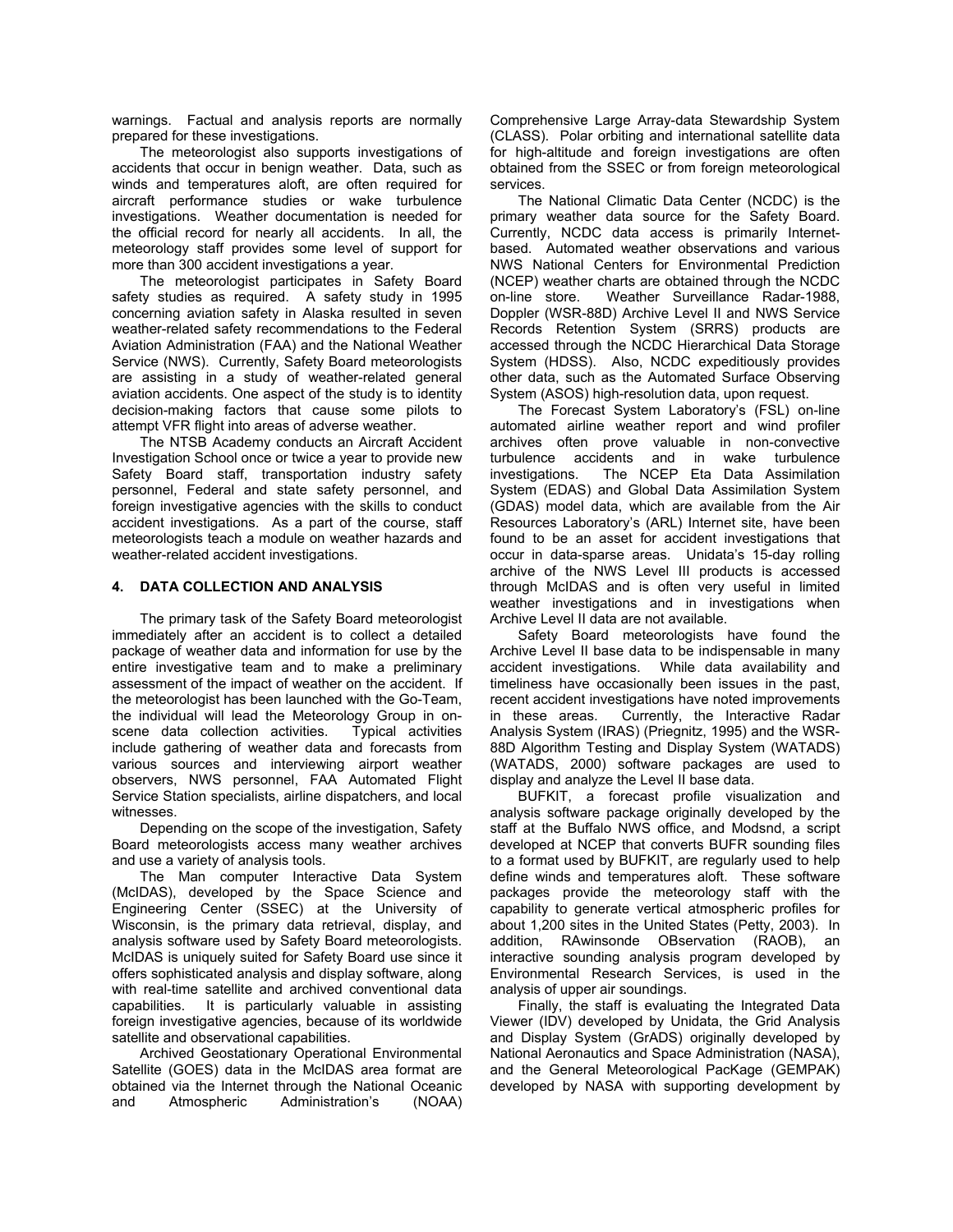Unidata to determine their applicability for Safety Board investigations (Petty, 2003).

#### **5. SAFETY RECOMMENDATIONS**

The safety recommendation is the most important product of the Safety Board. Safety recommendations are issued as soon as problems are identified without waiting for the completion of the investigation or the determination of probable cause. While safety recommendations are not mandatory and the Safety Board has no enforcement mechanism, the Board's reputation for thoroughness and impartiality has resulted in a large majority of its recommendations being adopted by the FAA or other targeted organizations.

The Safety Board's safety recommendation database from 1967 to 2004 was queried to determine the number of weather-related recommendations, the weather phenomena involved in the accident, and organizations expected to take action to resolve the recommendation.

Two hundred forty-nine safety recommendations or about 5% of the total aviation-related recommendations mentioned weather services or phenomena.

Figure 1 displays the distribution of safety recommendations by phenomena. As expected by the notable number of accidents over the years related to icing conditions, including Air Florida flight 90 (Washington, DC), Comair flight 3272 (Monroe, Michigan), and American Eagle flight 4184 (Roselawn, Indiana), icing recommendations more than doubled any other phenomena.



**Figure 1. Percentage of safety recommendations by phenomena for 1967 to 2004.** 

A graph depicting the percentage of weatherrelated safety recommendations addressed to various organizations is provided in figure 2. Close to 90% of all recommendations were addressed to the FAA. Components of NOAA were addressed in about 8% of the recommendations.



**Figure 2. Percentage of weather-related safety recommendations addressed to various organizations.** 

#### **6. SCIENTIFIC COMMUNITY**

While the NTSB meteorologist has the ultimate responsibility in the oversight and direction of a meteorological investigation, various government meteorological investigation, various agencies, research laboratories, and university researchers provide invaluable assistance to the NTSB during major accident investigations.

Scientists at the National Center for Atmospheric Researchís (NCAR) Research Applications Program (RAP) have been very helpful assisting in many types of aviation weather accidents. In recent years, RAP's inflight icing researchers have made important contributions to the Safety Board's understanding of the effects of supercooled large droplets (SLD) in icing accidents.

MIT Lincoln Laboratory's aviation weather program is another example of the positive collaborative relationship between the Safety Board and the research community. For example, in a recent accident For example, in a recent accident investigation involving a Boeing MD-10 at the Memphis International Airport, Memphis, Tennessee, Lincoln Laboratory provided Safety Board investigators a detailed analysis of the Memphis Terminal Doppler Weather Radar (TDWR) data at the accident time.

In addition, NASA, FSL, NWS, and other government entities have been extremely cooperative in providing their expertise to many accident investigations over the years.

#### **7. SUMMARY**

The NTSB employs a staff of professional meteorologists, who provide comprehensive meteorological support for accident investigation and transportation safety-related activities. The meteorologists support all modes of transportation accident investigation on a worldwide basis. Depending on the circumstances of the accident and the meteorological phenomenon involved, the NTSB meteorologist may solicit assistance from various worldclass meteorological research laboratories.

Safety recommendations related to icing comprise the majority of weather-related safety recommendations. Most weather-related safety recommendations are addressed to the FAA.